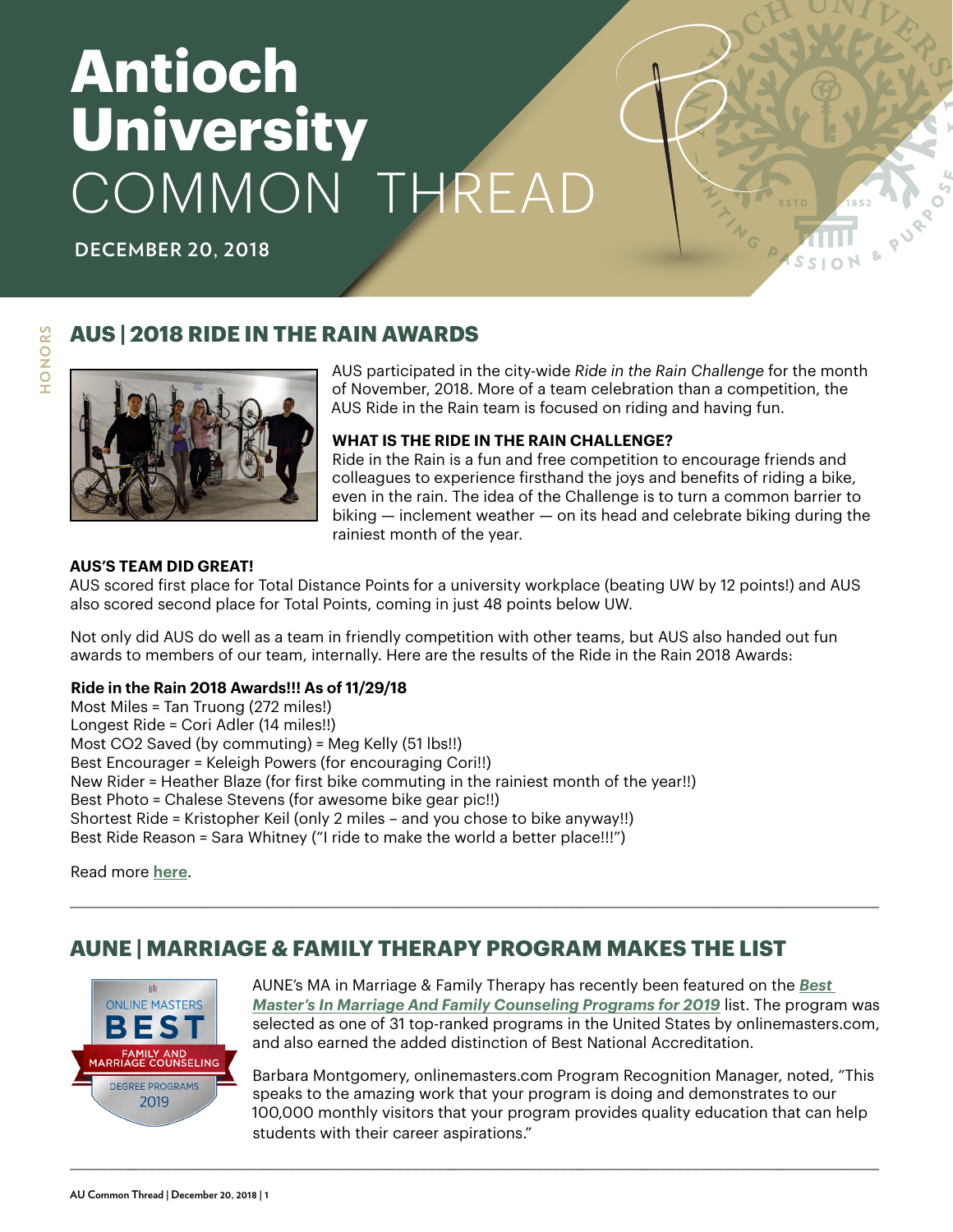## **AUSB | ALUMNA RECEIVES AWARD FOR WORK WITH YOUTH**



AUSB alumna Jen Baron, Founder and Executive Director of *Girls Rock*, was honored by the Association for Women in Communications, Santa Barbara Chapter (AWC-SB) at their holiday party December 5th. She was presented with the Lois Phillips Founders Award for her efforts to help girls find their voices and become more confident through music. AWC-SB plans to adopt *Girls Rock SB* as their 2019 Nonprofit of the Year. Several *Girls Rock SB* students will perform at the party.

While at Antioch, a professor urged her class to design their dream

jobs. Jen envisioned a nonprofit that used music to spark creativity and instill confidence in girls. When she launched the first summer program in 2012, one hundred girls attended. Today, the organization has grown to a community of more than 4,000 students who participate in after-school programs as well as day camps and sleep away camps during the summer.

\_\_\_\_\_\_\_\_\_\_\_\_\_\_\_\_\_\_\_\_\_\_\_\_\_\_\_\_\_\_\_\_\_\_\_\_\_\_\_\_\_\_\_\_\_\_\_\_\_\_\_\_\_\_\_\_\_\_\_\_\_\_\_\_\_\_\_\_\_\_\_\_\_\_\_\_\_\_\_\_\_\_\_\_\_\_\_\_\_\_\_\_\_\_\_\_\_\_\_\_\_\_\_\_

# **AULA | INCARCERATION NATION**



To commemorate the academic tradition of convocation, AULA held a series of activities exploring a critical social justice issue of our time: mass incarceration. Convocation activities included lectures and events that discussed key criticisms and issues surrounding incarceration.

The convocation began with a reception for the photographic exhibit Foot Soldiers for Justice by Antioch Professor Emerita Stephanie Glass Solomon that documented the 50th Anniversary Commemoration of the 1965 Voting Rights Act. The event was also the kickoff for a "Get Out the Vote" campaign.

The Black Student Union sponsored two cultural humility workshop designed to strengthen the practice of solidarity and understanding of the four principles of cultural humility. The first was a closed workshop and the second an open forum that provided an opportunity for self and group assessment and reflection to improve and strengthen the community of solidarity at AULA.

On themes of trauma and recovery, the Healing Inside and Out panel aimed at exploring therapy, community, and artistic expression among those who have been incarcerated as a chance to heal. The panel was moderated by Dr. Erica Holmes, director of Psychological Trauma Studies Specialization.

At the Urban Sustainability MA program's Sustainable Supper, alumna and prison abolitionist Mary Sutton gave a lecture on the scientific and social science principles of sustainability as a challenge to incarceration. A conversation followed between Black women from Southern California, survivors who carry the psychological and financial burden of incarceration.

The Antioch University community read the book The New Jim Crow: Mass Incarceration in the Age of Color Blindness by Michelle Alexander. Community members then met and discussed the book. It was moderated by Bridge Program faculty, Cheka Abubakari, Tim Malone, and Anush Yezadzhyan.

*Inside Out Writer's Circle: Self Expression and Incarceration* was held in partnership with InsideOUT Writers, a nonprofit organization that teaches creative writing to incarcerated youth and adults. Young people shared how they expressed themselves through writing and how it empowered them along the way.

\_\_\_\_\_\_\_\_\_\_\_\_\_\_\_\_\_\_\_\_\_\_\_\_\_\_\_\_\_\_\_\_\_\_\_\_\_\_\_\_\_\_\_\_\_\_\_\_\_\_\_\_\_\_\_\_\_\_\_\_\_\_\_\_\_\_\_\_\_\_\_\_\_\_\_\_\_\_\_\_\_\_\_\_\_\_\_\_\_\_\_\_\_\_\_\_\_\_\_\_\_\_\_\_

Read the full article and view photos **[here](https://www.antioch.edu/los-angeles/2018/12/12/incarceration-nation/)**.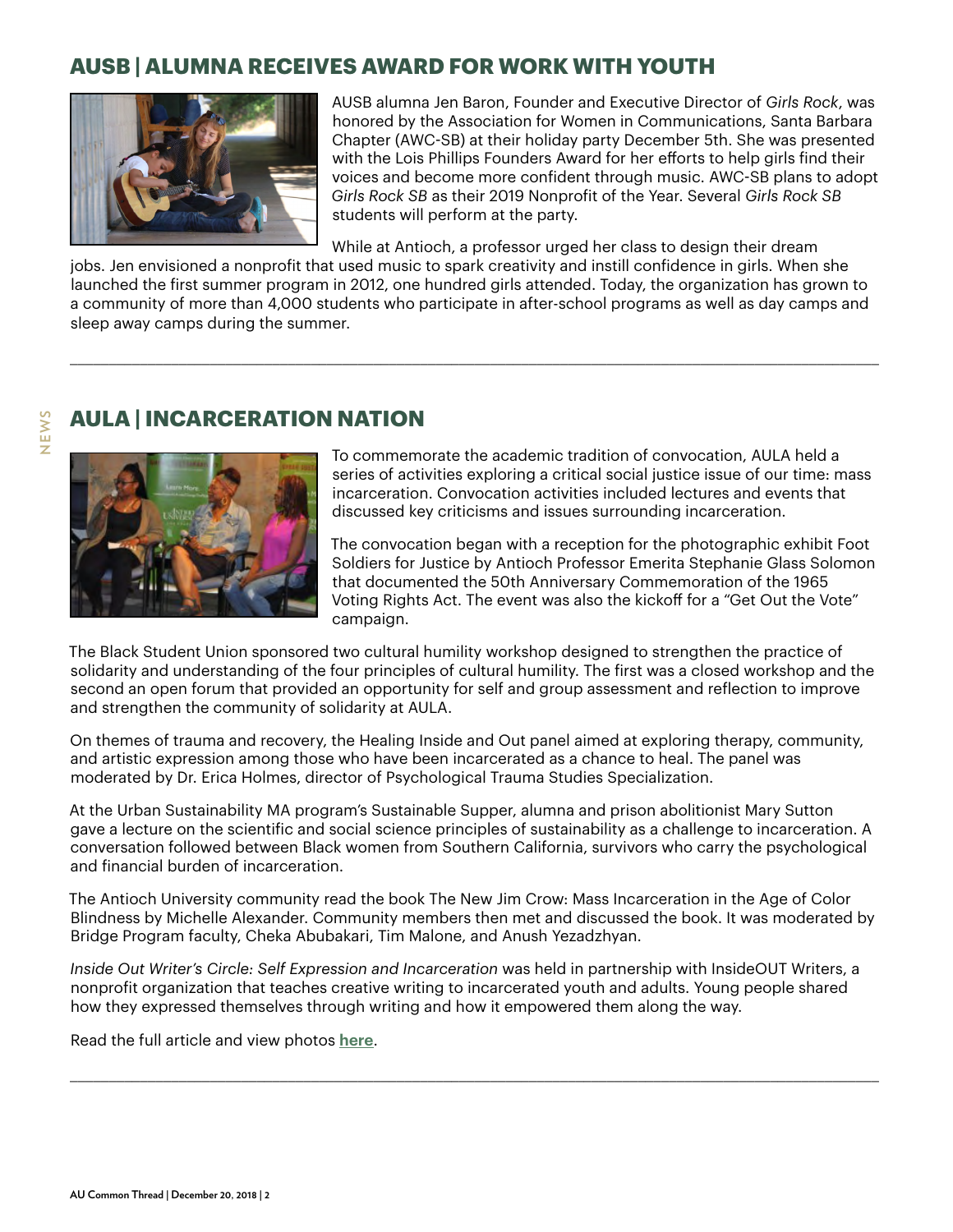## **AULA | COOL COURSES SERIES: RESEARCH FOR MENTAL HEALTH PROFESSIONALS WITH CADYN CATHERS**



"Many students are intimidated by the idea of learning research methods as they imagine that the course is designed to teach them to be scientists; it isn't," said Cadyn Cathers, MA, Affiliate Faculty for the MA in Psychology Program and Interim Co-Director for the LGBT Specialization in Clinical Psychology. "Research for Mental Health Professionals is designed to teach students how to be critical and thoughtful consumers of research."

Cathers majored in biology at Santa Clara University and completed two years in a doctoral program in environmental toxicology at the University of California Riverside— he grew up wanting to be an environmental scientist— and his shift into the field of clinical psychology ten years ago was a significant turning point in his career.

"One of the things that I love about teaching research methods at AULA is bringing

back that passion for the scientific method and sharing it with students," he said. "There is something beautiful about the process by which questions asked by creative and curious minds can get answered (which usually leads to more questions, of course!)."

\_\_\_\_\_\_\_\_\_\_\_\_\_\_\_\_\_\_\_\_\_\_\_\_\_\_\_\_\_\_\_\_\_\_\_\_\_\_\_\_\_\_\_\_\_\_\_\_\_\_\_\_\_\_\_\_\_\_\_\_\_\_\_\_\_\_\_\_\_\_\_\_\_\_\_\_\_\_\_\_\_\_\_\_\_\_\_\_\_\_\_\_\_\_\_\_\_\_\_\_\_\_\_\_

\_\_\_\_\_\_\_\_\_\_\_\_\_\_\_\_\_\_\_\_\_\_\_\_\_\_\_\_\_\_\_\_\_\_\_\_\_\_\_\_\_\_\_\_\_\_\_\_\_\_\_\_\_\_\_\_\_\_\_\_\_\_\_\_\_\_\_\_\_\_\_\_\_\_\_\_\_\_\_\_\_\_\_\_\_\_\_\_\_\_\_\_\_\_\_\_\_\_\_\_\_\_\_\_

\_\_\_\_\_\_\_\_\_\_\_\_\_\_\_\_\_\_\_\_\_\_\_\_\_\_\_\_\_\_\_\_\_\_\_\_\_\_\_\_\_\_\_\_\_\_\_\_\_\_\_\_\_\_\_\_\_\_\_\_\_\_\_\_\_\_\_\_\_\_\_\_\_\_\_\_\_\_\_\_\_\_\_\_\_\_\_\_\_\_\_\_\_\_\_\_\_\_\_\_\_\_\_\_

Read the full article **[here](https://www.antioch.edu/los-angeles/2018/11/13/cool-courses-series-research-for-mental-health-professionals-with-cadyn-cathers/)**.

# **AUSB | BANK GRANT WILL HELP LAUNCH 3+1 PROGRAM**



Ashley Neilsen, Research Faculty and Director of Title III grant at AUSB, along with Dawn Murray, MS, PhD, Professor and Chair of the Undergraduate Studies program are pleased to announce that AUSB has received a grant from Union Bank for a limited number of scholarships to help launch the 3+1 Program. The program is designed to increase affordable and accessible education in the community and strengthen Antioch's partnership with transfer partner, Santa Barbara City College (SBCC). The grant will also aid in developing a financial series for students and the community.

In an article in Noozhawk, AUSB's new pathway for SBCC graduates who want to complete their bachelor's degree was featured in an article on SBCC's new evening college program for students working full-time day jobs who want to earn their associate's degree. Read the full article **[here](https://www.noozhawk.com/article/santa_barbara_city_college_evening_classes_students?fbclid=IwAR0qyStlQ9fTywhLGQwHXBX716OSQ3WjMW68D5iqePRvZahC3yqNVpGUMLw)**.

### **GSLC | STUDENT HIGHLIGHTED FOR LEADERSHIP COACHING**



Leadership Coach Steve Galloway was recently featured for his work by the Nebo Company.

The Nebo Company provides leadership coaching and professional development to leaders who want to make a positive difference in the world. Learn more about Steve **[here](https://nebocompany.com/about/team/steve-galloway/)**.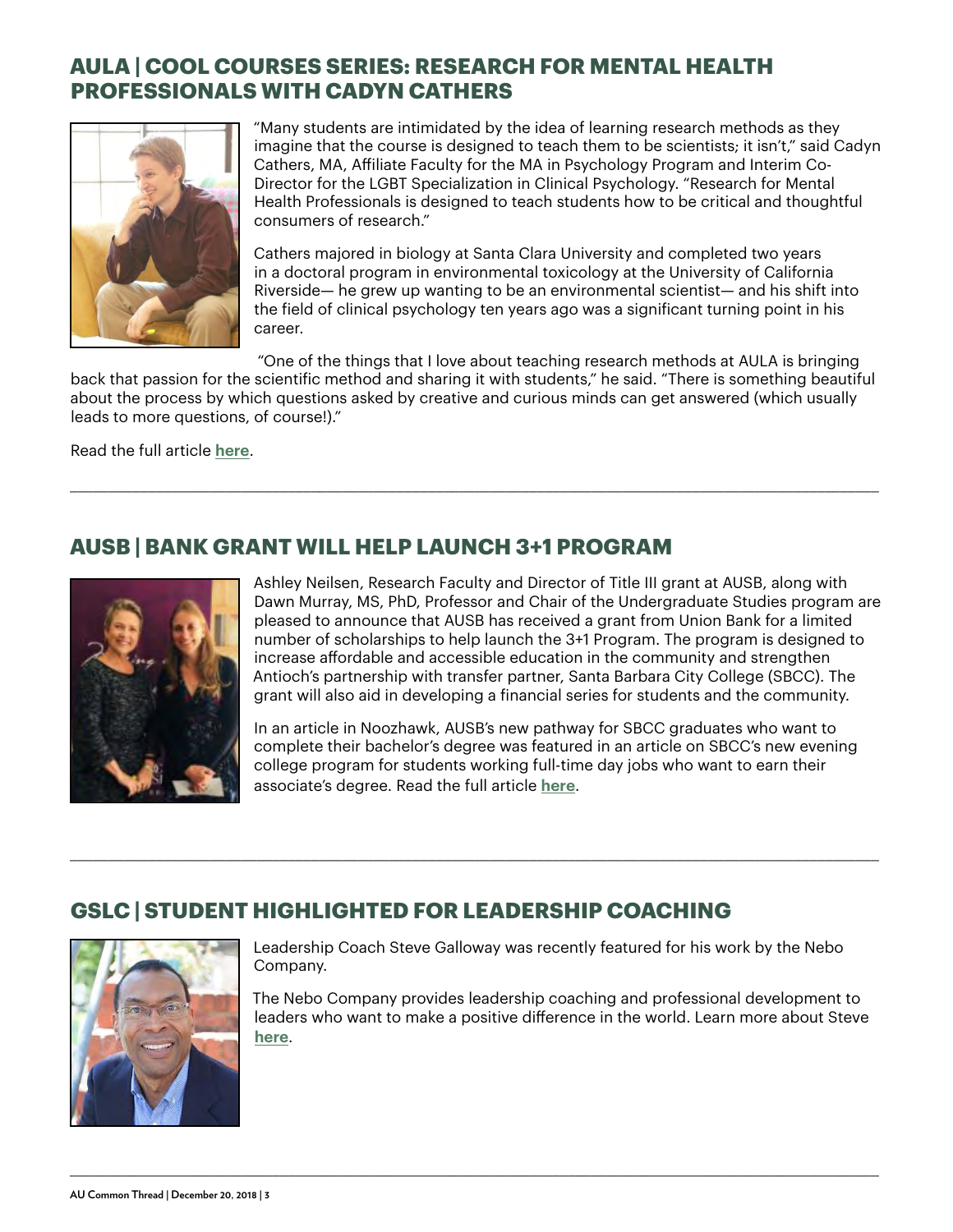# **AULA | MFA PROGRAM LAUNCHES INAUGURAL ISSUE OF THE ANTIOCH MFA CITIZEN NEWSLETTER**



The MFA in Creative Writing program launched its inaugural issue of a newsletter last month, the Antioch MFA Citizen. The newsletter (distributed online) features alumni and student interviews, publications, achievements and news; details and

special guests for the upcoming MFA residency; literary opportunities, and more.

In the November 2018 issue, watch current student Edmond Steven's field study video on the MFA program. Read an interview with MFA alum and former Editor in Chief of Lunch Ticket, Jessica Abughattas. See whose poem was awarded a Pushcart Prize in 2018… Spoiler alert. It was MFA teaching faculty and poet, Victoria Chang.

\_\_\_\_\_\_\_\_\_\_\_\_\_\_\_\_\_\_\_\_\_\_\_\_\_\_\_\_\_\_\_\_\_\_\_\_\_\_\_\_\_\_\_\_\_\_\_\_\_\_\_\_\_\_\_\_\_\_\_\_\_\_\_\_\_\_\_\_\_\_\_\_\_\_\_\_\_\_\_\_\_\_\_\_\_\_\_\_\_\_\_\_\_\_\_\_\_\_\_\_\_\_\_\_

Read the Antioch MFA Citizen Newsletter **[here](https://www.antioch.edu/los-angeles/2018/11/27/announcing-the-inaugural-issue-of-the-antioch-mfa-citizen-newsletter-11-18/)**.

#### **GSLC | STUDENT IMPACTS WASHINGTON STATE'S POLICY AND LEGISLATION**



GSLC student Kathy Hoffman's presentation entitled: *Substantially Similar: Exploring the Effect of Opioid Prescribing Legislation in Washington State through a Complexity Lens,* has been accepted for presentation within the panel*, Examining the Structures That Make or Break Equitable Decision-Making*, at the American Society for Public Administration's 80th Annual Conference this coming spring.

Kathy recently accepted an executive position with the Washington State Liquor and Cannabis Board as their policy, rules, and legislative coordinator

for cannabis. In this new role she is responsible for developing cannabis policy and rules that are consistent with, enhance, and clarify current law. Additionally, Kathy serves as the agency's expert on agency cannabis laws, policies and rules providing policy analysis to the Director and Deputy Director, and influencing decisions regarding the development of policy and legislation related to cannabis.

\_\_\_\_\_\_\_\_\_\_\_\_\_\_\_\_\_\_\_\_\_\_\_\_\_\_\_\_\_\_\_\_\_\_\_\_\_\_\_\_\_\_\_\_\_\_\_\_\_\_\_\_\_\_\_\_\_\_\_\_\_\_\_\_\_\_\_\_\_\_\_\_\_\_\_\_\_\_\_\_\_\_\_\_\_\_\_\_\_\_\_\_\_\_\_\_\_\_\_\_\_\_\_\_

#### **AUNE | FACULTY TO PARTNER ON TWO-YEAR GRANT**



Rachel Enoch, PhD, BCBA-D ABA Program Director and Sharon Fitzgerald, MA, LMFT , AUCFTI Clinic Director will be working together on a two year, \$150,000 grant funded by the Monadnock United Way. The grant is part of the Monadnock Region System of Care (MRSOC) project which Sharon manages, MRSOC Coordinator, Cheshire County, and the Monadnock Region Afterschool Collective (MRAC). The goal of the collective is to empower, support, and sustain afterschool collaboration that achieves positive social, health, and educational outcomes for youth in the Monadnock Region.

The collaboration with the Monadnock Region System of Care project and the Applied Behavior Analysis program within the Applied Psychology Department at AUNE will assist in providing these supports through acceptance based behavior management, staff training, and coaching.

\_\_\_\_\_\_\_\_\_\_\_\_\_\_\_\_\_\_\_\_\_\_\_\_\_\_\_\_\_\_\_\_\_\_\_\_\_\_\_\_\_\_\_\_\_\_\_\_\_\_\_\_\_\_\_\_\_\_\_\_\_\_\_\_\_\_\_\_\_\_\_\_\_\_\_\_\_\_\_\_\_\_\_\_\_\_\_\_\_\_\_\_\_\_\_\_\_\_\_\_\_\_\_\_

Read more **[here](https://www.antioch.edu/new-england/2018/12/12/faculty-to-partner-on-two-year-grant/)**.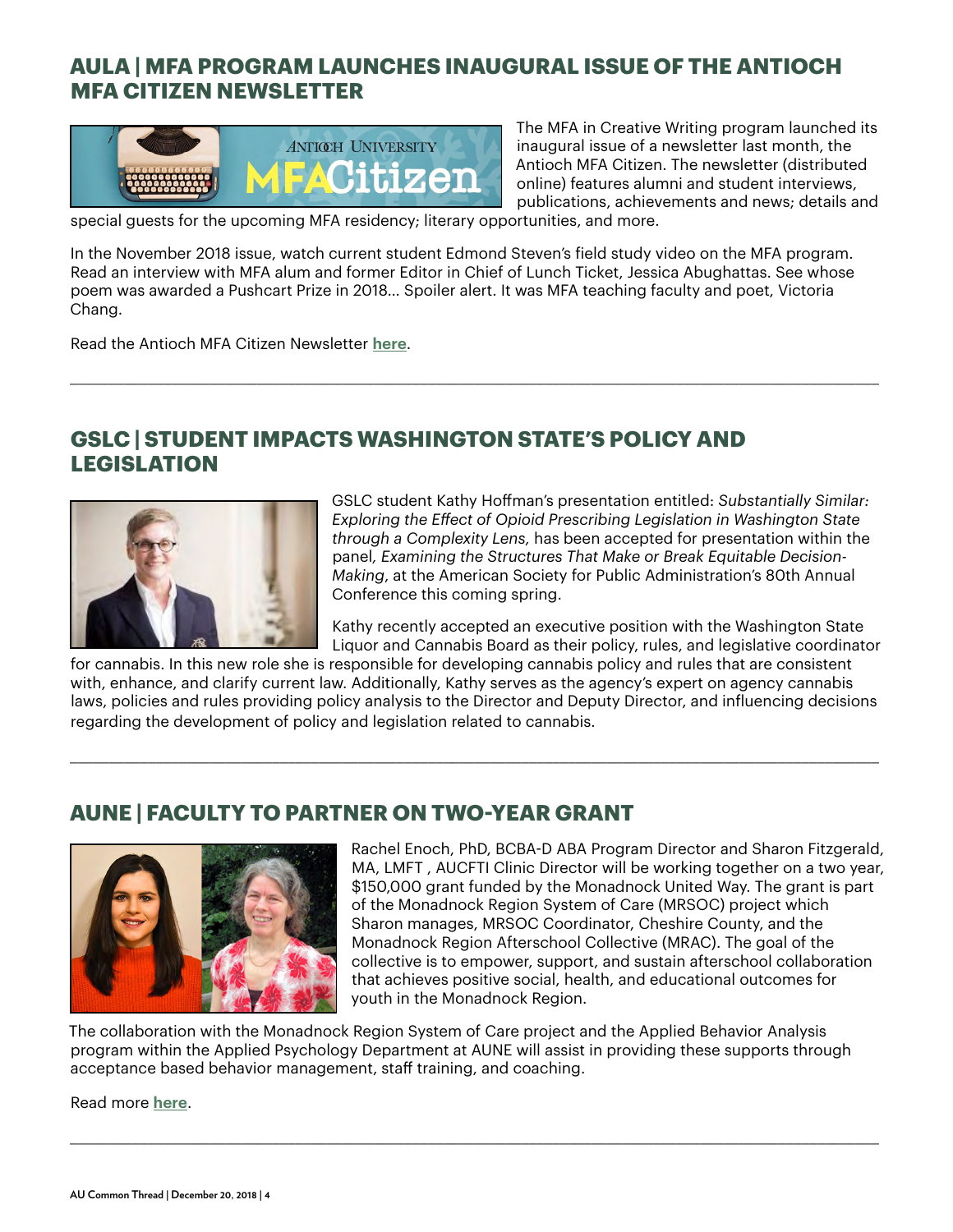## **AUS | CELIA ARÁUZ: STUDENT FROM NICARAGUA CHOOSES DEGREE AT ANTIOCH**



When Celia Aráuz came to the U.S. from her native Nicaragua, she didn't speak English well and was very intimidated to attend college, let alone begin her graduate studies. Upon doing research and discovering the master's program in mental health counseling at AUS, she was drawn to the school's social justice aspect. "As soon as I talked to program faculty and staff my fears and self-doubts disappeared," she said.

Aráuz wanted to be a psychologist since she finished secondary school, earning her bachelor's in the field of psychology at university in her home country. When she moved to the U.S. and settled in the Seattle area, she attended a bilingual community college while working part-time and learning to speak and write English.

By then Aráuz, a mother of two, had built up courage to apply for a position as a therapist specializing in working with child, ethnic minority and geriatric populations

at a community counseling center in the city. Raised as a member of the middle class, Aráuz views had now changed because she became a minority.

"I had dreams and I needed to go back to school," she said. "I started to question if my English was good enough. I didn't think I could leave my husband while I went to school either." Her mother-in-law had completed her master's; her father-in-law was pursuing his law degree and she had friends who had their master's in counseling and worked as therapists. "I was surrounded by people who valued education," she said. "They were supportive of my idea."

\_\_\_\_\_\_\_\_\_\_\_\_\_\_\_\_\_\_\_\_\_\_\_\_\_\_\_\_\_\_\_\_\_\_\_\_\_\_\_\_\_\_\_\_\_\_\_\_\_\_\_\_\_\_\_\_\_\_\_\_\_\_\_\_\_\_\_\_\_\_\_\_\_\_\_\_\_\_\_\_\_\_\_\_\_\_\_\_\_\_\_\_\_\_\_\_\_\_\_\_\_\_\_\_

Read more **[here](https://www.antioch.edu/seattle/stories/student-from-nicaragua-chooses-degree-at-antioch/)**.

# **AUS | DR. BERGKAMP CONTRIBUTES TO LEGAL APPEAL OF FEDERAL PRACTICE THAT CRIMINALIZES IMMIGRATION**



From left to right: Kelle Agassiz (AUS PsyD Fellow and research assistant) & Dr. Jude Bergkamp.

The federal defenders of San Diego recently requested the psychological expertise of AUS PsyD department chair Dr. Jude Bergkamp regarding the federal practice of Operation Streamline. This policy criminalizes unsuspecting individuals immigrating to the United States. Specifically, the federal courts process multiple defendants, ranging from 20-40 at one time with limited contact with defense counsel. In addition, these defendants are detained in immigration holding cells with conditions that are worse than most county jails. These proceedings sabotage the legal necessity that a defendant is knowing, intelligent, and voluntary.

Utilizing Dr. Bergkamp's experience with forensic psychological evaluations and research in cultural competency, the federal defenders asked for the application of relevant psychological concepts to the current application of Operation Streamline. For example, Dr. Bergkamp will provide insight regarding the impact of cultural factors, language, detainment conditions, response set, and coercive tactics upon an individual defendant's capacity to be knowing, intelligent, and voluntary.

The project is in collaboration with the New York University Law School, which will incorporate Dr. Bergkamp's finding into an amicus brief as the beginning of a wider effort to appeal the current practice of Operation Streamline in the Supreme Court.

\_\_\_\_\_\_\_\_\_\_\_\_\_\_\_\_\_\_\_\_\_\_\_\_\_\_\_\_\_\_\_\_\_\_\_\_\_\_\_\_\_\_\_\_\_\_\_\_\_\_\_\_\_\_\_\_\_\_\_\_\_\_\_\_\_\_\_\_\_\_\_\_\_\_\_\_\_\_\_\_\_\_\_\_\_\_\_\_\_\_\_\_\_\_\_\_\_\_\_\_\_\_\_\_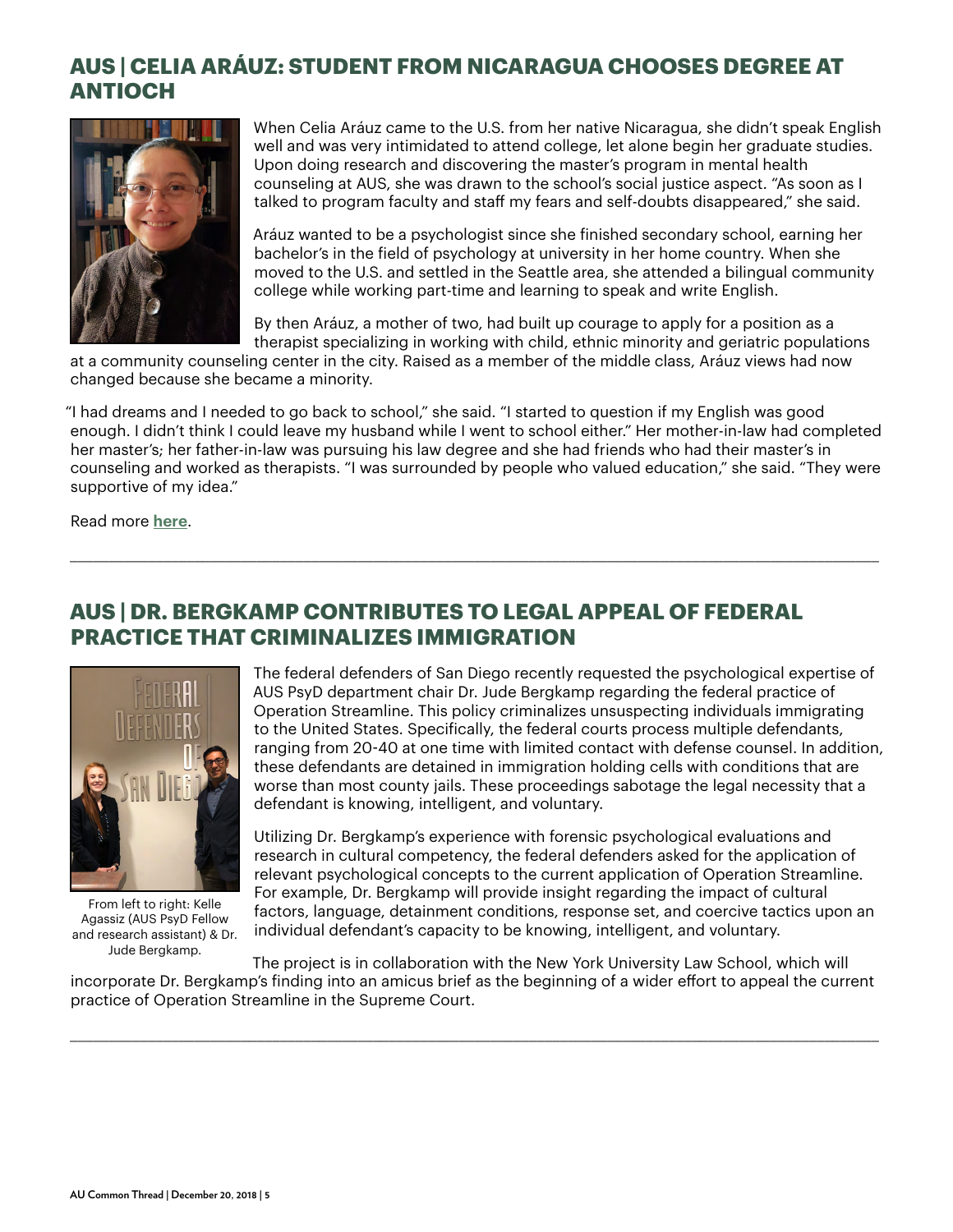### **AUS | AUS TO CONTINUE OFFERING CLEMENTE VETERANS INITIATIVE IN 2019**



Did you know that AUS hosts a free college course for all veterans? The 2019 Clemente Veterans Initiative course starts January 15, 2019, and ends for the year on June 20, 2019. There will be reading, writing, and conversation in the classes. The course surveys five humanities subject areas: Philosophy; US History; Art History; Literature; and Critical Writing, for a total of 120 hours.

Students who complete this program will receive a certificate of completion at the end and will have the option of fulfilling requirements for

a transcript and transferable college credit from Bard College in New York.

Read more **[here](https://www.antioch.edu/seattle/2018/11/14/clemente-veterans-initiative/)**.

**EVENTS**EVENTS

# **AULA | FALL LITERARY UPRISING**



Each quarter, creative writers from the BA in Liberal Studies Program, MFA in Creative Writing Program, a faculty member, and an SMC creative writing student, read from their latest works at the Literary Uprising. For the Fall Lit Up, a fifth reader was added from Two Hawks Quarterly, the literary journal from the BA in Liberal Studies Program.

AULA was proud to have the following readers: Raphael Dirani an international student and a recent graduate of the Applied Arts and media degree; Lituo Huang, a writer from Jim Krusoe's SMC Advanced Fiction Class; Nick Wenzel, Two Hawks Quarterly intern; Adrian Ernesto Cepeda

MFA alum and author of the newly released poetry collection Flashes and Verses; and Terry Wolverton, faculty author of the recently released Ruin Porn.

\_\_\_\_\_\_\_\_\_\_\_\_\_\_\_\_\_\_\_\_\_\_\_\_\_\_\_\_\_\_\_\_\_\_\_\_\_\_\_\_\_\_\_\_\_\_\_\_\_\_\_\_\_\_\_\_\_\_\_\_\_\_\_\_\_\_\_\_\_\_\_\_\_\_\_\_\_\_\_\_\_\_\_\_\_\_\_\_\_\_\_\_\_\_\_\_\_\_\_\_\_\_\_\_

"The most recent Literary Uprising was a wonderful evening, where current students, faculty and staff, alums, students from Jim Krusoe's Advanced Fiction class at SMC, and guests got to mingle, eat food, drink wine, and listen to an amazing, diverse group of readers," said organizer Alistair Mccartney. "As always, it gave us a chance to come together and experience the community and creative connections here. The evening couldn't have happened without our wonderful Two Hawks Quarterly interns."

\_\_\_\_\_\_\_\_\_\_\_\_\_\_\_\_\_\_\_\_\_\_\_\_\_\_\_\_\_\_\_\_\_\_\_\_\_\_\_\_\_\_\_\_\_\_\_\_\_\_\_\_\_\_\_\_\_\_\_\_\_\_\_\_\_\_\_\_\_\_\_\_\_\_\_\_\_\_\_\_\_\_\_\_\_\_\_\_\_\_\_\_\_\_\_\_\_\_\_\_\_\_\_\_

View photos from the event and the history of the Literary Uprising **[here](https://www.antioch.edu/los-angeles/2018/11/16/fall-literary-uprising/)**.

### **AUNE | ABA STUDENTS ATTEND THE 2018 CONFERENCE**



**AU Common Thread | December 20, 2018 | 6**

Applied Behavior Analysis (ABA) students recently attended the 2018 New Hampshire ABA Conference In Manchester, NH. Shauna Nicholson, a second-year ABA student, said, "The experience proved to be everything I had hoped for, affording the opportunity to hear from knowledgeable and notable presenters and to engage with other professionals in an inviting and enthusiastic atmosphere."

Read more about their experiences **[here](https://www.antioch.edu/new-england/2018/12/13/aba-students-attend-the-2018-conference/
)**.

\_\_\_\_\_\_\_\_\_\_\_\_\_\_\_\_\_\_\_\_\_\_\_\_\_\_\_\_\_\_\_\_\_\_\_\_\_\_\_\_\_\_\_\_\_\_\_\_\_\_\_\_\_\_\_\_\_\_\_\_\_\_\_\_\_\_\_\_\_\_\_\_\_\_\_\_\_\_\_\_\_\_\_\_\_\_\_\_\_\_\_\_\_\_\_\_\_\_\_\_\_\_\_\_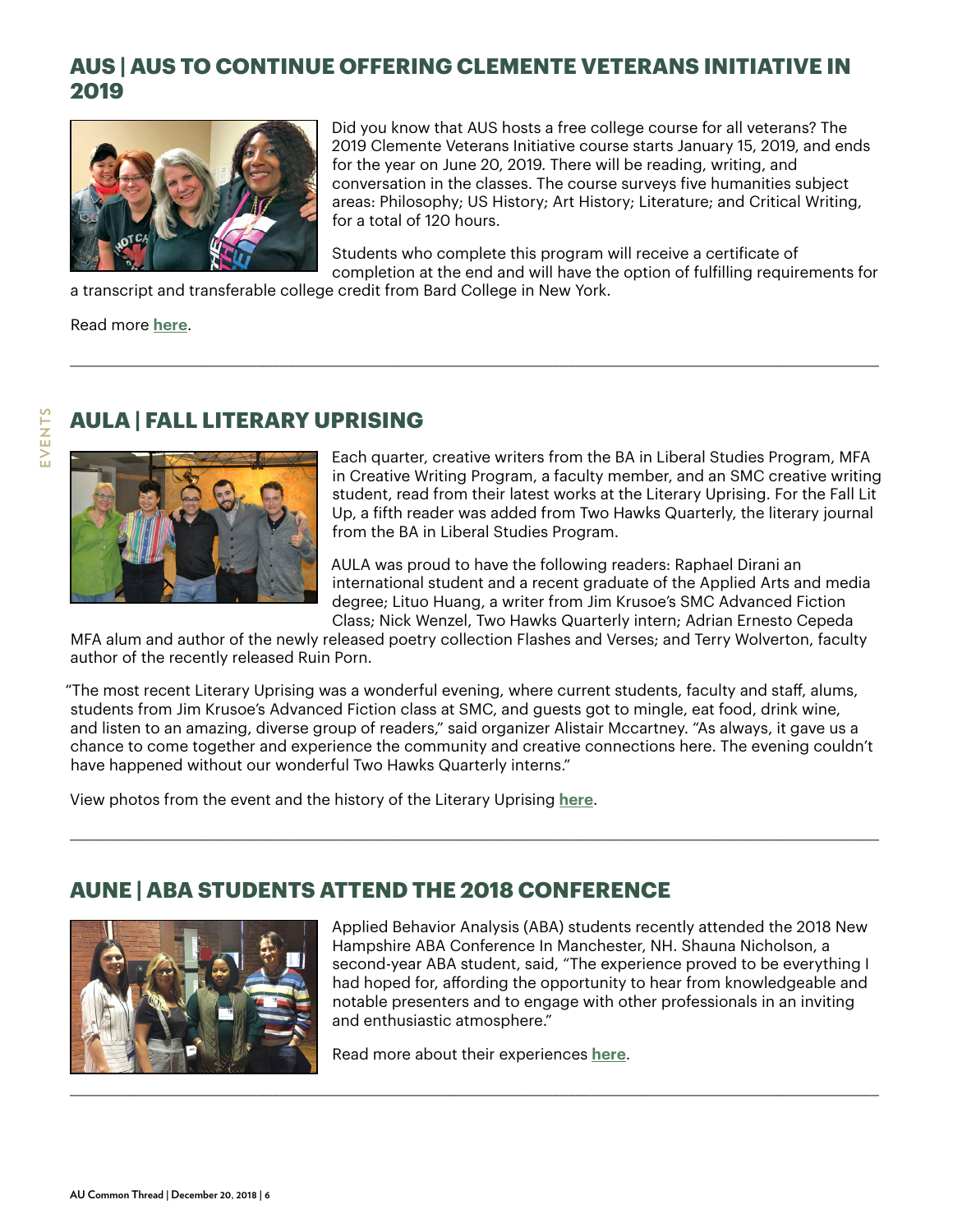#### **AULA | WORLD AIDS DAY PERFORMANCE**



AULA, Colors LGBTQ Youth Counseling Center, and QueerWise Company at Skylight Theater partnered together to host a performance of "Do you know the stories?" written by AULA adjunct faculty member Ken Pienkos for World AIDS Day. Dr. Enrique Lopez, Clinical Supervisor for Colors LGBT Youth Counseling Center, led the after show Talk Back on December 10th, 2018.

World AIDS Day takes place on the 1st December each year. It's an opportunity for people worldwide to unite in the fight against HIV, to show

support for people living with HIV, and to commemorate those who have died from an AIDS-related illness. Founded in 1988, World AIDS Day was the first ever global health day.

"We've crafted a powerful evening of story recognizing the history and memory of AIDS through more than three decades. The show processes intimate trauma with authenticity, audacity, and humor," said Pienkos.

\_\_\_\_\_\_\_\_\_\_\_\_\_\_\_\_\_\_\_\_\_\_\_\_\_\_\_\_\_\_\_\_\_\_\_\_\_\_\_\_\_\_\_\_\_\_\_\_\_\_\_\_\_\_\_\_\_\_\_\_\_\_\_\_\_\_\_\_\_\_\_\_\_\_\_\_\_\_\_\_\_\_\_\_\_\_\_\_\_\_\_\_\_\_\_\_\_\_\_\_\_\_\_\_

Read more and view photos **[here](https://www.antioch.edu/los-angeles/2018/12/03/antioch-skylight-theater-world-aids-day-performance/)**.

#### **AUS | DR. CURL AND DR. WILSON-POE EXAMINE HOW RACE IMPACTS CLASSROOM PARTICIPATION AT CONFERENCE**



Dr. Heather Curl, teaching faculty in AUS's School of Education, recently presented at the National Association of Multicultural Education (NAME) with colleague Dr. Chanelle Wilson-Poe at Bryn Mawr College. Their interactive presentation explored how racism in elite college classrooms can limit students' participation, engagement and willingness to share their perspective. This, according to constructivist learning theory, has the potential to impact learning. Dr. Curl shared qualitative data from a study with first generation students of color in an elite college to unpack the role that race played in their participation in the classroom and what faculty, staff and administrators might do in response to these realities that students face.

Read more **[here](https://www.antioch.edu/seattle/2018/12/11/curl-and-wilson-poe-examine-how-race-impacts-classroom-participation-at-conference/)**.

#### **AUNE | RETIRED FACULTY MEMBER TO PRESENT AT NATIONAL MULTICULTURAL CONFERENCE AND SUMMIT**



Retired Clinical Psychology faculty member Gargi Roysircar is giving a keynote on January 18th at the 2019 National Multicultural Conference and Summit (NMCS) in Denver, CO, on the topic Transformative Community Praxis, with an emphasis on how the theory and methods of international work domestically and globally can be applied in transforming communities and creating meaningful change that is informed by community voice.

She is also presenting a 4-hour skills-building workshop on January 15 at the 2019 NMCS on the Applications of the APA 2017 Multicultural Guidelines: An Ecological Approach to Context, Identity, and Intersectionality. Her co-presenters are Lisa Suzuki,

PhD, Associate Professor, Counseling Psychology Program, New York University, Ashland Thompson, MA, MS, 5th year Predoctoral Intern in the Psychology Department at Central Regional Hospital in Butner, NC, Vincent Allen, PhD, APA Minority Fellow, Postdoctoral Intern, VA Hospital, South Georgia, and Melba J. T. Vasquez, PhD. ABPP, Former APA President and Psychologist in Private Practice, Austin, TX.

\_\_\_\_\_\_\_\_\_\_\_\_\_\_\_\_\_\_\_\_\_\_\_\_\_\_\_\_\_\_\_\_\_\_\_\_\_\_\_\_\_\_\_\_\_\_\_\_\_\_\_\_\_\_\_\_\_\_\_\_\_\_\_\_\_\_\_\_\_\_\_\_\_\_\_\_\_\_\_\_\_\_\_\_\_\_\_\_\_\_\_\_\_\_\_\_\_\_\_\_\_\_\_\_

\_\_\_\_\_\_\_\_\_\_\_\_\_\_\_\_\_\_\_\_\_\_\_\_\_\_\_\_\_\_\_\_\_\_\_\_\_\_\_\_\_\_\_\_\_\_\_\_\_\_\_\_\_\_\_\_\_\_\_\_\_\_\_\_\_\_\_\_\_\_\_\_\_\_\_\_\_\_\_\_\_\_\_\_\_\_\_\_\_\_\_\_\_\_\_\_\_\_\_\_\_\_\_\_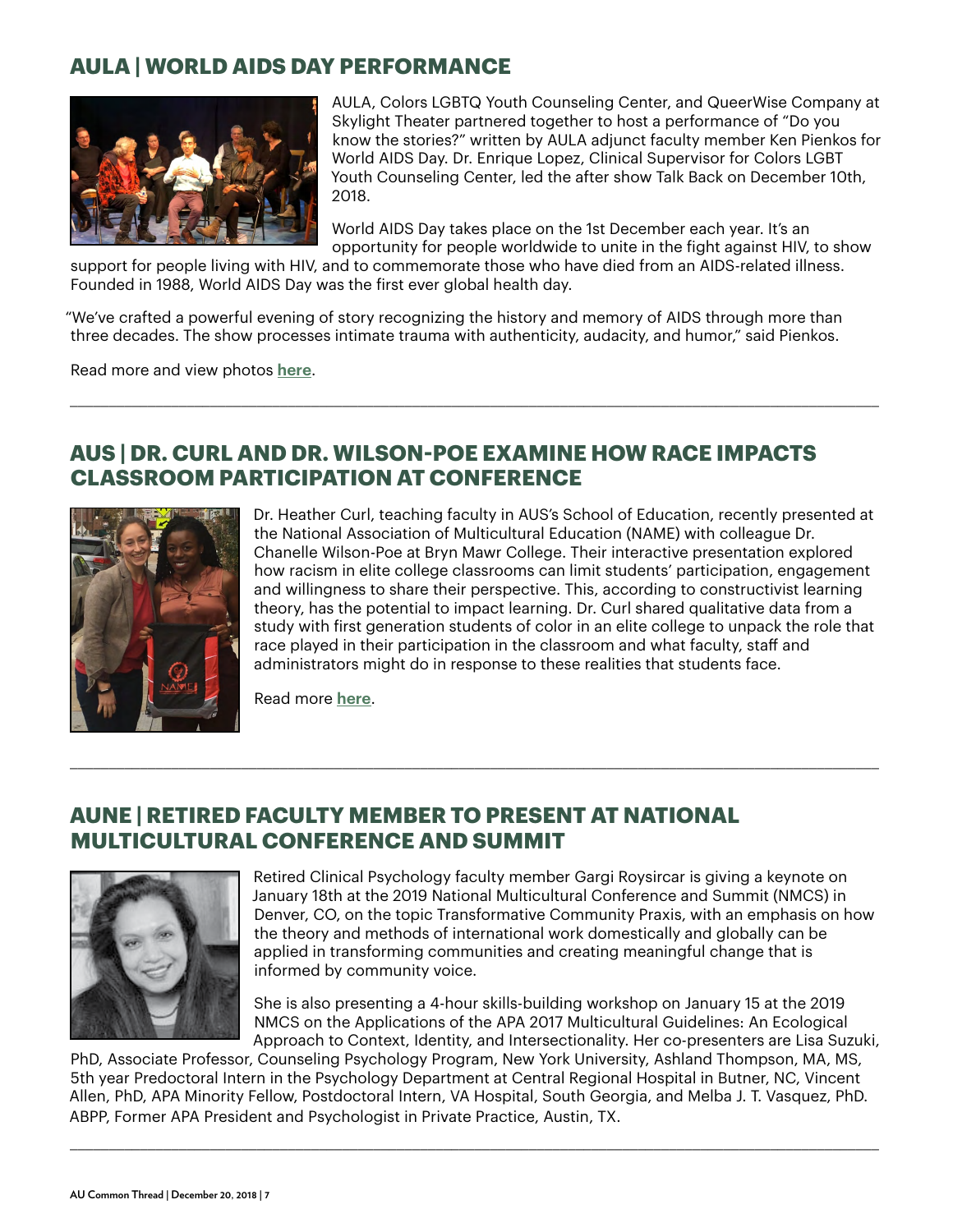#### **AUSB | MFA PROGRAM HOSTS AN EVENING WITH ACCLAIMED PLAYWRIGHT, SCREENWRITER, AND THREE-TIME EMMY WINNER JANE ANDERSON**



The MFA in Writing & Contemporary Media program hosted a special event with celebrated writer and screenwriter Jane Anderson, with a live recorded interview by KCRW host Jonathan Bastian. The event was part of the MFA program's week-long residency.

Jane Anderson is an American actress, playwright, screenwriter, and director. She wrote and directed the feature film The Prize Winner of *Defiance, Ohio* (2005), and wrote the Nicolas Cage film *It Could Happen to You* (1994). She won an Emmy Award for writing the screenplay for the miniseries *Olive Kitteridge* (2014). She wrote *The Wife* (2107) starring Glenn Close and won an Emmy Award for writing the screenplay for the miniseries *Olive Kitteridge* (2014). Anderson wrote and directed several

critically acclaimed television movies, notably *Normal* (2003), starring Jessica Lange and Tom Wilkinson; *The Baby Dance* (1998), starring Stockard Channing and Laura Dern; *The Positively True Adventures of the Alleged Texas Cheerleader-Murdering Mom* (1993), *When Billie Beat Bobby* starring Holly Hunter; and *If These Walls Could Talk 2* (segment "1961") (2000), which won Vanessa Redgrave an Emmy Award for her portrayal of an elderly lesbian prevented from hospital visitation with her dying long-time companion.

\_\_\_\_\_\_\_\_\_\_\_\_\_\_\_\_\_\_\_\_\_\_\_\_\_\_\_\_\_\_\_\_\_\_\_\_\_\_\_\_\_\_\_\_\_\_\_\_\_\_\_\_\_\_\_\_\_\_\_\_\_\_\_\_\_\_\_\_\_\_\_\_\_\_\_\_\_\_\_\_\_\_\_\_\_\_\_\_\_\_\_\_\_\_\_\_\_\_\_\_\_\_\_\_

## **AUS | PSYD STUDENTS COLLABORATE WITH THE WASHINGTON STATE DEPARTMENT OF CORRECTIONS**



Congratulations to AUS PsyD Chair Dr. Jude Bergkamp and his students. After Dr. Bergkamp was asked by the Washington State Department of Corrections to provide training on implicit bias for their diversity committee, his forensic psychology research group took on the task. They conducted a comprehensive literature review and developed a relevant training.

On Nov. 14, 2018, Dr. Bergkamp and students Stephanie Bowser, Kelle Agassiz, and Amber Silverwood provided the training at the DOC

headquarters. Future collaboration with the Department is in the works, with possible research on the application of implicit bias in all aspects of correctional service.

\_\_\_\_\_\_\_\_\_\_\_\_\_\_\_\_\_\_\_\_\_\_\_\_\_\_\_\_\_\_\_\_\_\_\_\_\_\_\_\_\_\_\_\_\_\_\_\_\_\_\_\_\_\_\_\_\_\_\_\_\_\_\_\_\_\_\_\_\_\_\_\_\_\_\_\_\_\_\_\_\_\_\_\_\_\_\_\_\_\_\_\_\_\_\_\_\_\_\_\_\_\_\_\_

\_\_\_\_\_\_\_\_\_\_\_\_\_\_\_\_\_\_\_\_\_\_\_\_\_\_\_\_\_\_\_\_\_\_\_\_\_\_\_\_\_\_\_\_\_\_\_\_\_\_\_\_\_\_\_\_\_\_\_\_\_\_\_\_\_\_\_\_\_\_\_\_\_\_\_\_\_\_\_\_\_\_\_\_\_\_\_\_\_\_\_\_\_\_\_\_\_\_\_\_\_\_\_\_

# **GSLC | ALUMNA SHARES INSIGHT REGARDING DESIGN THINKING**



Innovation and Change Consultant for Chesson Consulting Dr. Dani Chesson, has published *Meeting 21st Century Organizational Challenges with Design Thinking* in the Organization Development Journal.

Read the full article **[here](https://designthinkerprofile.files.wordpress.com/2018/09/chesson_meeting_21st_century_organizational-challenges.pdf)**.

Dani is a business transformation consultant based in New Zealand. Learn more about her extensive work **[here](http://www.chessonconsulting.com/about.html)**.